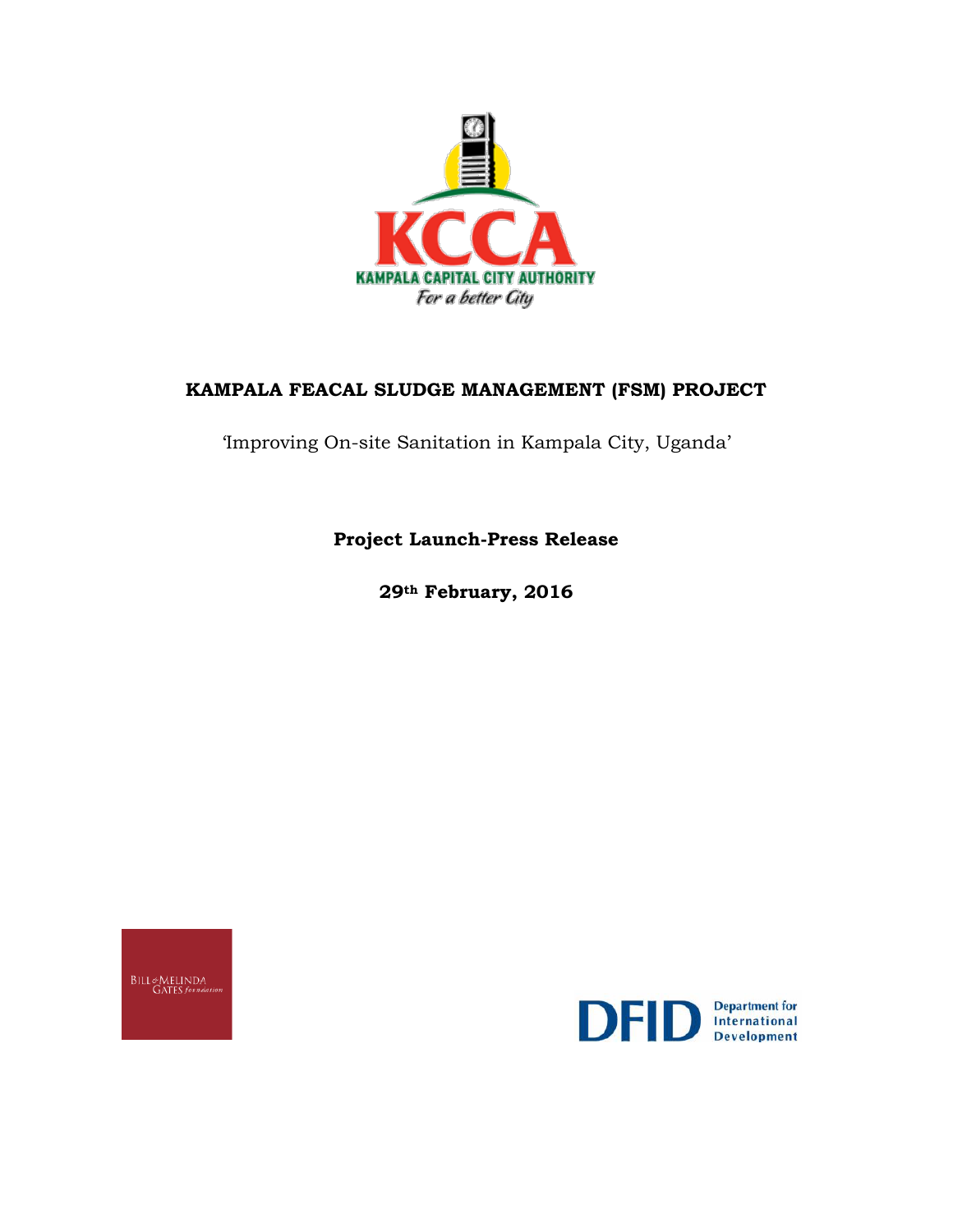#### **CONTEXT OF SANITATION IN KAMPALA CITY**

Inadequate access to improved sanitation is one of the greatest challenges in Sub-Saharan Africa with significant implications to health and social-economic development, largely in cities. According to a desk study carried out in 2012 by the Water and Sanitation Program (WSP) of the World Bank, it was estimated that Uganda loses about US\$ 177 million per year due to poor sanitation. This economic loss was attributed to;

- i. Premature death (US\$ 147million) from diseases caused by poor water, sanitation and hygiene (WASH) especially children under the age of 5
- ii. Health care (US\$ 21 million) for WASH related diseases especially diarrhea
- iii. Loss of time (US\$ 8.1 million) to look for a safe location to practice open defecation (for those without access to a sanitation facility), and
- iv. Loss of productivity (US\$ 1.1 million) during sickness or while accessing health care services.

The impacts of poor sanitation are particularly more significant in Kampala City due to;

- i. The high population (1.5 million inhabitants which is estimated to more than double during the day with influx of people) which puts pressure on existing sanitation services and infrastructure
- ii. High urbanization rate (about 5%) which mostly translates into expansion of informal settlements (over 60%) with inadequate access to improved sanitation
- iii. Low coverage (less than 10%) of the sewer network (mainly confined in the central business district). This has resulted into indiscriminate disposal of untreated sewerage into the environment
- iv. Over 90% of the households use pit latrines of inadequate standards. Approximately 1.8% are estimated to have no access to a toilet at all. In addition, almost 45% of the pit latrines are abandoned after 5 years when they are either full or broken-down due to poor infrastructure, and inadequate operation and maintenance.
- v. Pit emptying services are unregulated, inadequate and largely unknown or unaffordable by the urban poor in informal settlements.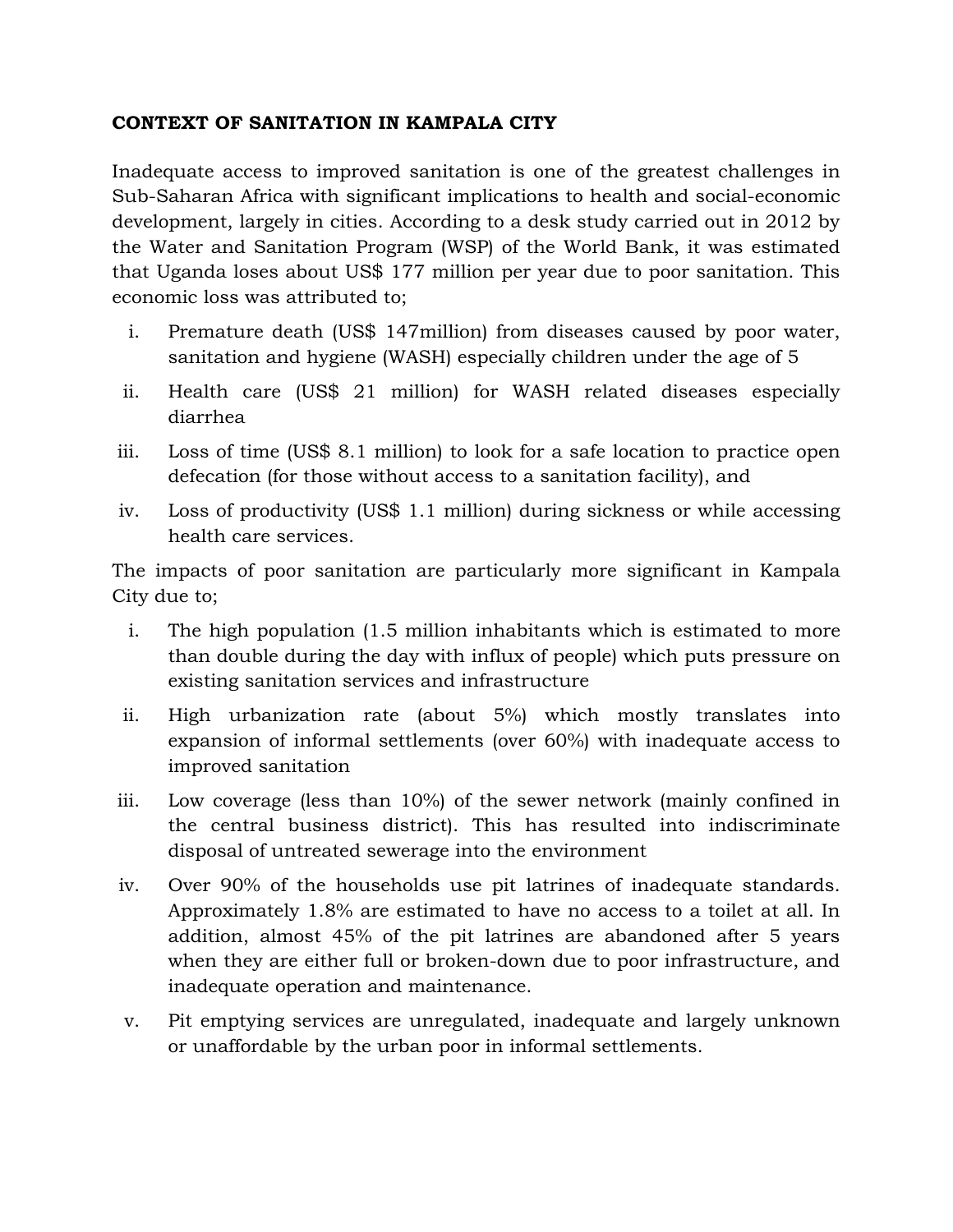vi. There are also some pit emptying technological limitations in terms of flexibility to maneuver into congested informal settlements and efficiency to serve settlements with simple pits.

Consequently, it is estimated that only 50% of the pit latrine waste (Feacal sludge) is safely collected, transported, disposed and treated.

## **CURRENT INTERVENTIONS AND INVESTMENTS**

In line with KCCA's vision for transforming Kampala into a **V**ibrant, **A**ttractive and **S**ustainable **C**ity, sanitation improvement has been prioritized to;

- i. Prevent environmental pollution
- ii. Mitigate disease outbreaks
- iii. Reduce mortality (death) of children and an economically productive population
- iv. Costs of healthcare on preventable WASH diseases
- v. Increase city attractiveness and ambience

Over the past 41/2 years, KCCA in collaboration with development partners has made remarkable investment in key sanitation improvement priority areas including but not limited to;

- i. Solid waste collection, transport, safe disposal and treatment
- ii. Construction of toilets in public primary schools, communities and health centers
- iii. Hygiene promotion and enforcement
- iv. Refurbishment, operation and maintenance of free public toilets for the high transient population, especially within the central business district (CBD)
- v. Establishment of a pilot GIS-WASH based platform for tracking sanitation progress in public primary schools and community facilities
- vi. Establishment of the Kampala Water and Sanitation Forum (with over 25 partners institutions/organizations) to strengthen coordination and involve key actors and partners regarding sanitation planning, resource mobilization, and prioritizing investments to achieve set targets.

Regarding sewerage services and infrastructure development, which is a mandate of National Water and Sewerage Corporation (NWSC);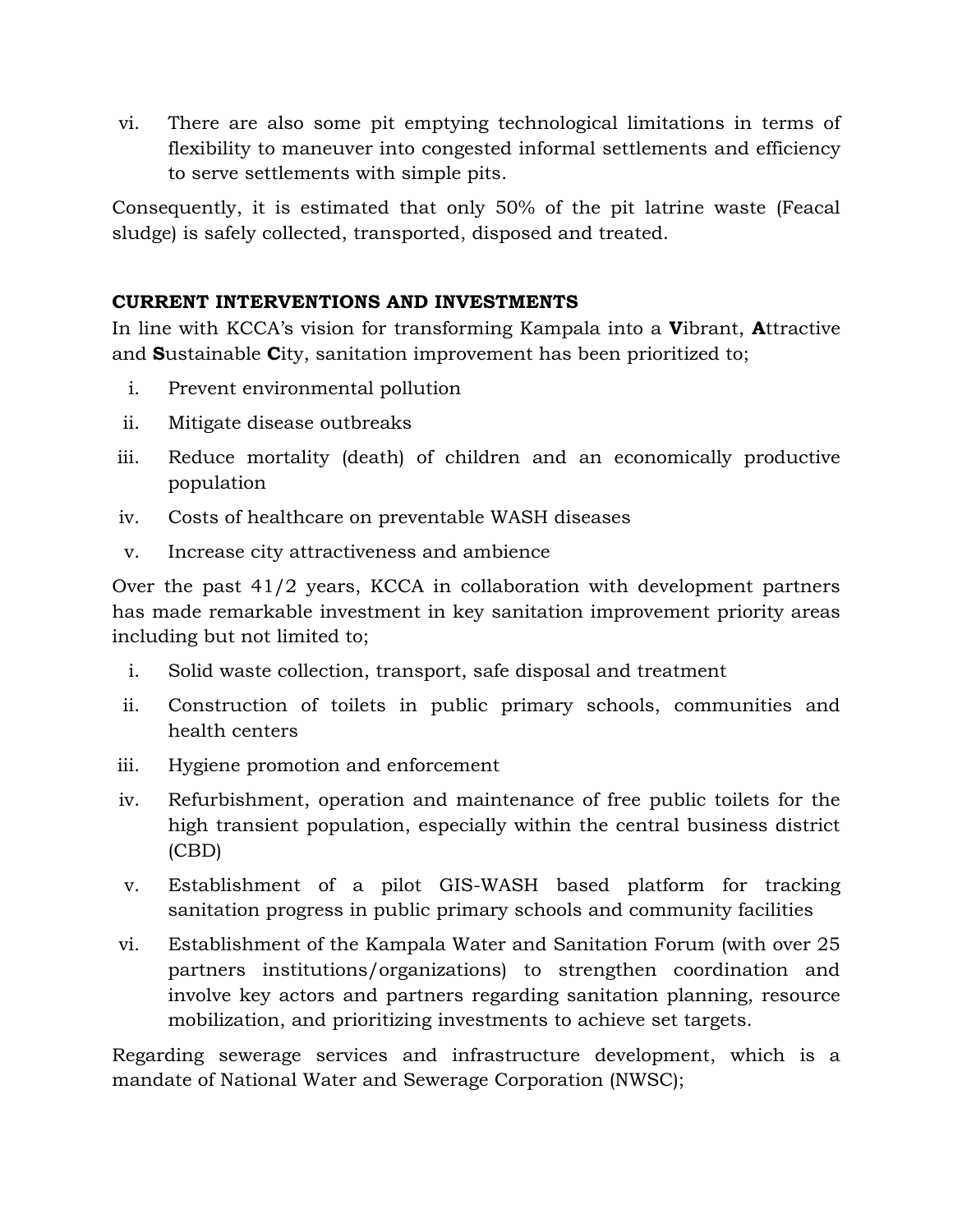- i. To strengthen collective planning and collaboration in projects implementation to improve sanitation in Kampala City, KCCA signed a Memorandum of Understanding with NWSC in 2013
- ii. Bugolobi Sewage Treatment Works (STW), which treats domestic and industrial wastewater is currently undergoing refurbishment and expansion, including up scaling it to be able to generate energy through biogas recovery.
- iii. A new sewer network and sewage treatment plant was completed in 2014 to serve the Lubigi catchment area, north of the City, as part of the Lake Victoria Protection Phase 1 project.
- iv. Both Bugolobi and Lubigi treatment plants are expected to increase the capacity to treat sewerage and feacal sludge collected from onsite sanitation (pit latrines and septic tanks)

# **THE KAMPALA FEACAL SLUDGE MANAGEMENT (FSM) PROJECT FUNDED BY BILL AND MELINDA GATES FOUNDATION**

To address the challenges of sanitation especially collection, transport, safe disposal and treatment of feacal sludge from pit latrines and septic tanks (Feacal Sludge Management, **FSM**), KCCA participated in a two phase call for competitive proposals for a grant under the theme; '**City Partnerships for Urban Sanitation Service Delivery in Africa and South Asia**' co-funded by **Bill and Melinda Gates Foundation (BMGF)** and the UK **Department for International Development (DFID)**. Kampala City was successful in securing funding for both phases as described hereunder.

### **Phase I**

The first phase of the project (**US\$ 150,000**) was research-based (feasibility study) and focused on assessing the viability of engaging private sector in enhancing efficient service delivery to improve sanitation (**specifically safe and reliable pit latrine and septic tank emptying services**) in Kampala City.

The specific objectives of the feasibility study were to:

- (i) Profile Kampala's sanitation market and its viability for private sector participation
- (ii) Analyze the existing policy, legal and institutional framework related to sanitation and specifically feacal sludge management (FSM) to strengthen institutional collaboration in regulation of the sector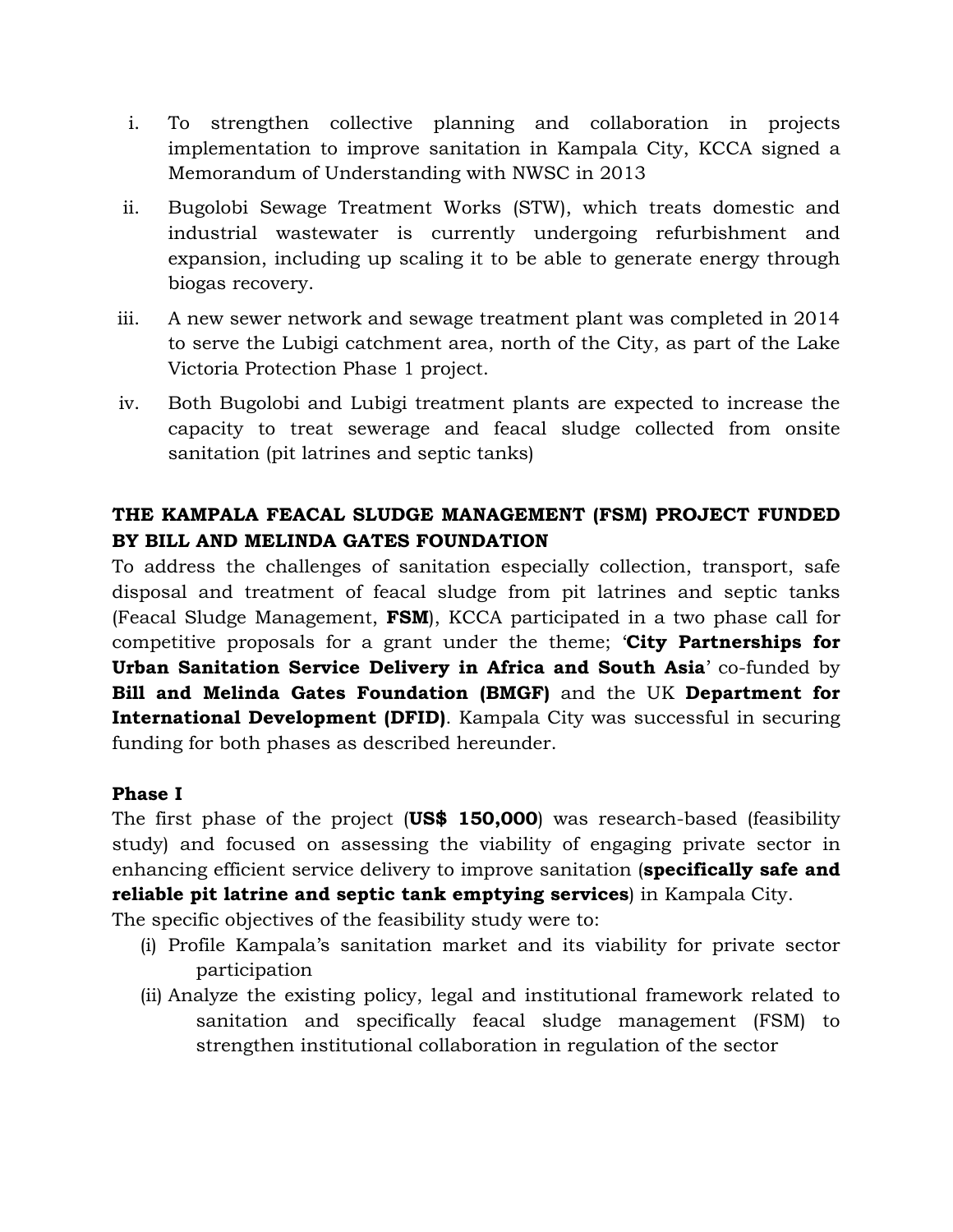- (iii)Investigate the applicability of binding Service Level Agreements (SLAs) for private sector participation to ensure quality, efficient and reliable service delivery, and
- (iv)Develop a feasible business/financial case to promote entrepreneurship and private sector investment in sanitation services (FSM)

# **Phase II**

Following the successful implementation of the feasibility study in Phase I, KCCA developed an innovative investment proposal in key priority areas identified to promote sanitation and hygiene in Kampala City, as well as enhancing private sector investment, entrepreneurship and employment opportunities. KCCA has now secured approximately **US\$ 2 million** from Bill and Melinda Gates Foundation and DfID-UK to implement the second phase of the project.

Generally, the overall objective of the investment in Phase II is to improve FSM in the vulnerable urban poor areas of Kampala city through an efficient and affordable private sector led service delivery model. Specifically, KCCA intends to:

- i. Develop and maintain an innovative IT based integrated sanitation information/database system for Kampala city to among others;
	- a) Track sanitation coverage and services delivery in real time
	- b) Facilitate planning, resource allocation and monitoring of sanitation services
- ii. Implement binding Service Level Agreements (SLAs) for Faecal Sludge Collection and Transportation (FS C&T) to ensure regulated, efficient and affordable services
- iii. Implement a citywide social and sanitation marketing campaign to trigger behavioral change and demand towards improved hygiene, sanitation solutions and products
- iv. Build capacity of service providers and KCCA for effective service provision and regulation respectively
- v. Upgrade the existing client care services to include a state of the art IT based information system to facilitate real time service based interaction between clients, communities, KCCA and service providers for efficient and effective response to demand and monitoring of service delivery

### **Envisaged benefits of the Project among many others will include;**

i. New business options and employment opportunities in the sanitation sector (construction of improved sanitation facilities, emptying services, manufacture and supply of sanitation products, cleaning services,